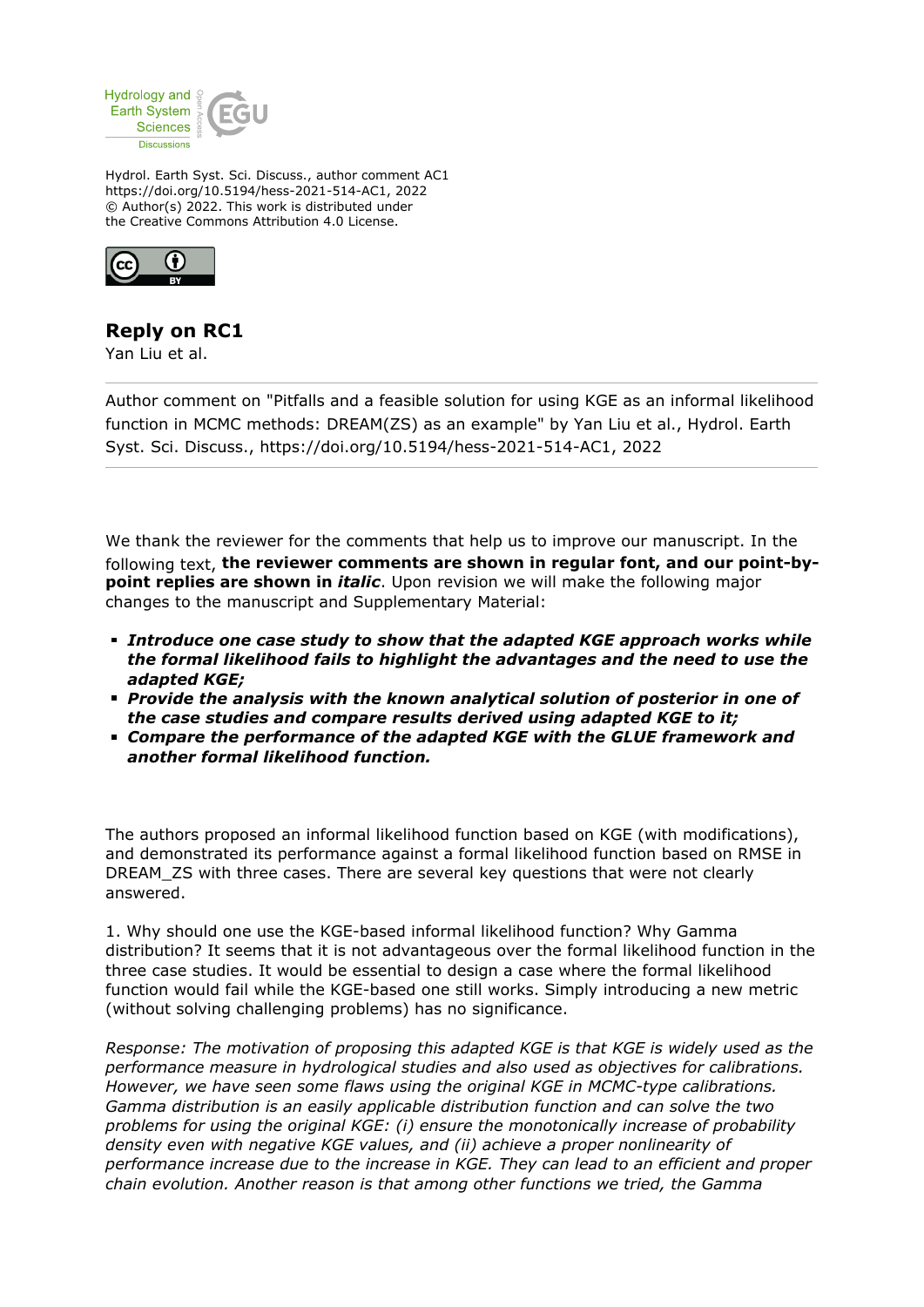*distribution is better since it does not introduce more parameters to calibrate and maintains the good performance compared to the formal likelihood function. In our case studies 2 and 3 the adapted KGE even has a higher general performance, the mean KGE of the evaluation, and a smaller bias overestimation of low flows than the formal likelihood function. We will discuss more on the use of Gamma distribution function in the revised version of the manuscript.*

*It is a very good idea to include one case study where our adapted KGE works while the formal likelihood fails. This will also highlight the need to use KGE-based informal likelihood function. In the revision, we will include the above mentioned case study and discuss more why the KGE-based informal likelihood function should be used.*

2. No theoretical analysis has been provided. At least one case where analytical form of posterior is available should be considered to verify whether the new likelihood can obtain the right answer.

*Response: In Case study 1, the true model parameters are known by setting. We compared the performance between the formal and our adapted KGE approach. In revision, we will include one analysis with the known analytical solution of posterior in one of our case studies and compare our results with it.*

3. The numbers of unknown parameters are generally small. A case with more than 20 unknown parameters (>100 would be better) is suggested to demonstrate its performance in more challenging settings.

*Response: Our approach was developed based on lumped or semi-distributed hydrological models, where the number of model parameters is mostly smaller than 20 to which DREAM(SZ) is usually applied (Liu et al., 2021; Shafii et al., 2014; Vrugt et al., 2008, 2009). Some other new likelihood measures are also usually tested with simple analytical models or models with similar complexity as ours (Knoben et al., 2019; Schwemmle et al., 2020).*

4. Comparison with other informal likelihood functions (NSE, GLUE, etc.) is lacking.

*Response: In revision, we will add the comparison of our approach and GLUE using NSE as the objective in one of our case study. Additionally, we will compare our approach with another formal likelihood functions, such as using the log transformation of model errors as suggested in the major comment 1 by Reviewer #2.*

## Minor comments

1. Lines 47-48: confused about what is N about.

*Response: N is the variable symbol that was used as a parameter. We will make it clearer in revision.*

2. Lines 57-60: The proposal should not affect the shape of posterior if the chain is sufficiently long.

*Response: We agree that if the chain is long enough, the 'true' shape of posterior can be explored. However, in practice one needs to consider efficiency due to the computational cost. This means a limited number of realizations will be performed. Using the original KGE, the differentiation of very good (e.g. KGE=0.8) and good (e.g. KGE=0.6) in the standard MCMC is small. This will lead to a very fast convergence (indicating by the*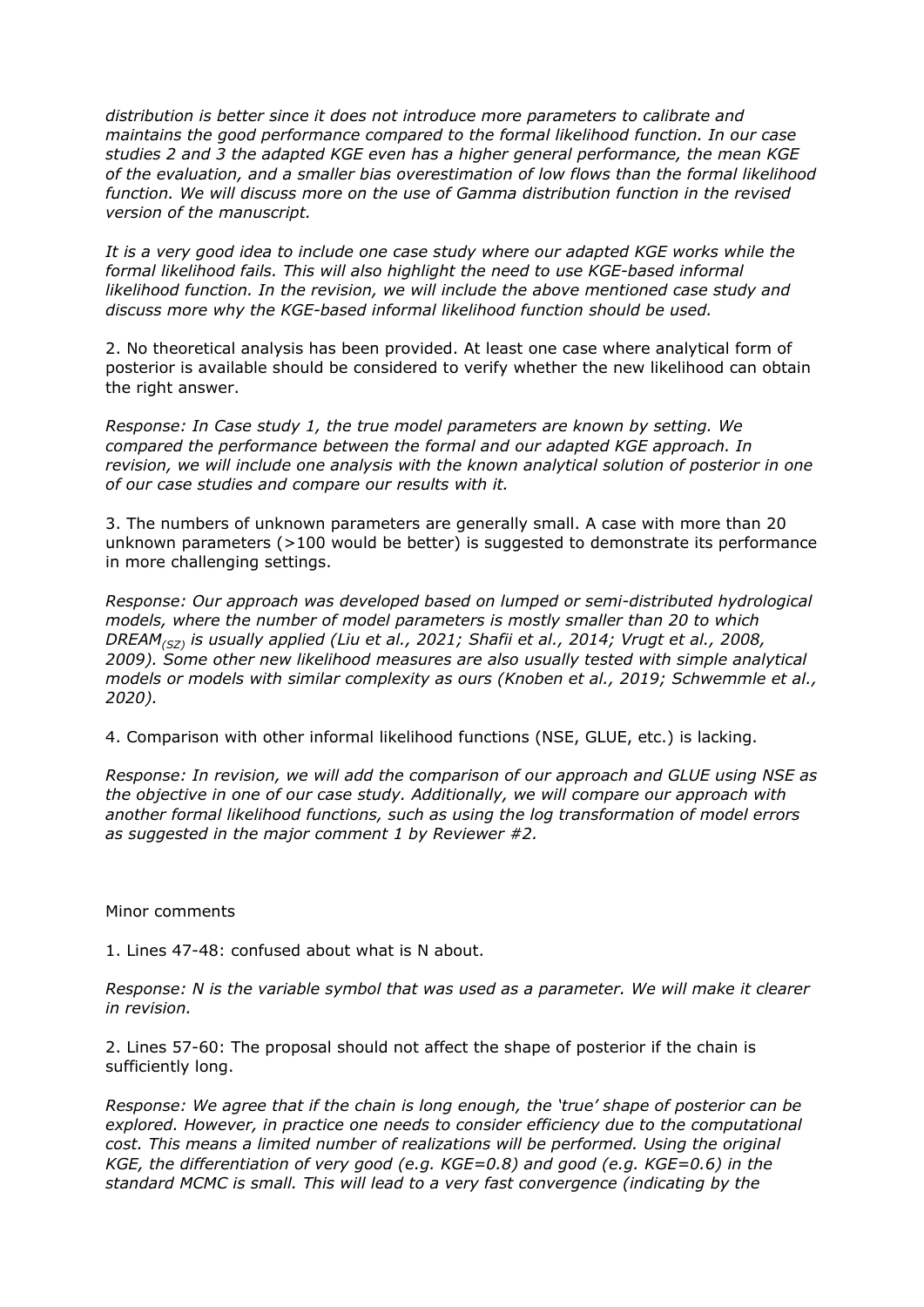*diagnostic index), which means using the limited realizations and its converged chains will result in a very flat posterior distribution, i.e. the exploration of the shape of posterior is largely affected.*

3. Line 82: if the types of observations are different and with different magnitudes, how to calculate the ED metric?

*Response: Since the adapted KGE is informal, we can combine multiple KGEs with each KGE for one type of observations (such as the weighted sum). The ED metric will be 1 subtracts the combined KGE. The combination of KGE will be based on the importance of each type of information defined by the user. It will be like using multi-objectives.*

4. There is no need to include results of KGE ori, as they are obviously wrong.

*Response: We wanted to show problems exist when using KGE\_ori. In revision, we will minimize using results of KGE\_ori and put the comparison into supplement.*

5. Figures 6 (h-g), curves of KGE\_ori and formal are quite different, why? A synthetic case with similar settings is needed to check which one failed to capture the truth.

*Response: Curves of KGE\_ori and formal are quite different because KGE\_ori cannot well explore the posterior. The differences between KGE\_formal and KGE\_gamma are most probably due to the interactions between model parameters. We will check the autocorrelations of model parameters and analyze other factors to express the reasons in revision.*

6. Line 364: capable to->capable of

*Response: We will change it.*

7. What is equation of the likelihood function based on RMSE? There are also many forms of formal likelihood function (e.g., Table B1 in J.A. Vrugt / Environmental Modelling & Software 75 (2016) 273e316)

*Response: We will include the equation in revision. It is the first, "lik=11", in Table B1.*

## Reference:

Knoben, W. J. M., Freer, J. E. and Woods, R. A.: Technical note: Inherent benchmark or not? Comparing Nash-Sutcliffe and Kling-Gupta efficiency scores, Hydrol. Earth Syst. Sci., 23(10), 4323–4331, doi:10.5194/hess-23-4323-2019, 2019.

Liu, Y., Wagener, T. and Hartmann, A.: Assessing Streamflow Sensitivity to Precipitation Variability in Karst□Influenced Catchments With Unclosed Water Balances, Water Resour. Res., 57(1), doi:10.1029/2020WR028598, 2021.

Schwemmle, R., Demand, D. and Weiler, M.: Technical note: Diagnostic efficiency – specific evaluation of model performance, Hydrol. Earth Syst. Sci. Discuss., (2008), 1–15, doi:10.5194/hess-2020-237, 2020.

Shafii, M., Tolson, B. and Matott, L. S.: Uncertainty-based multi-criteria calibration of rainfall-runoff models: A comparative study, Stoch. Environ. Res. Risk Assess., 28(6), 1493–1510, doi:10.1007/s00477-014-0855-x, 2014.